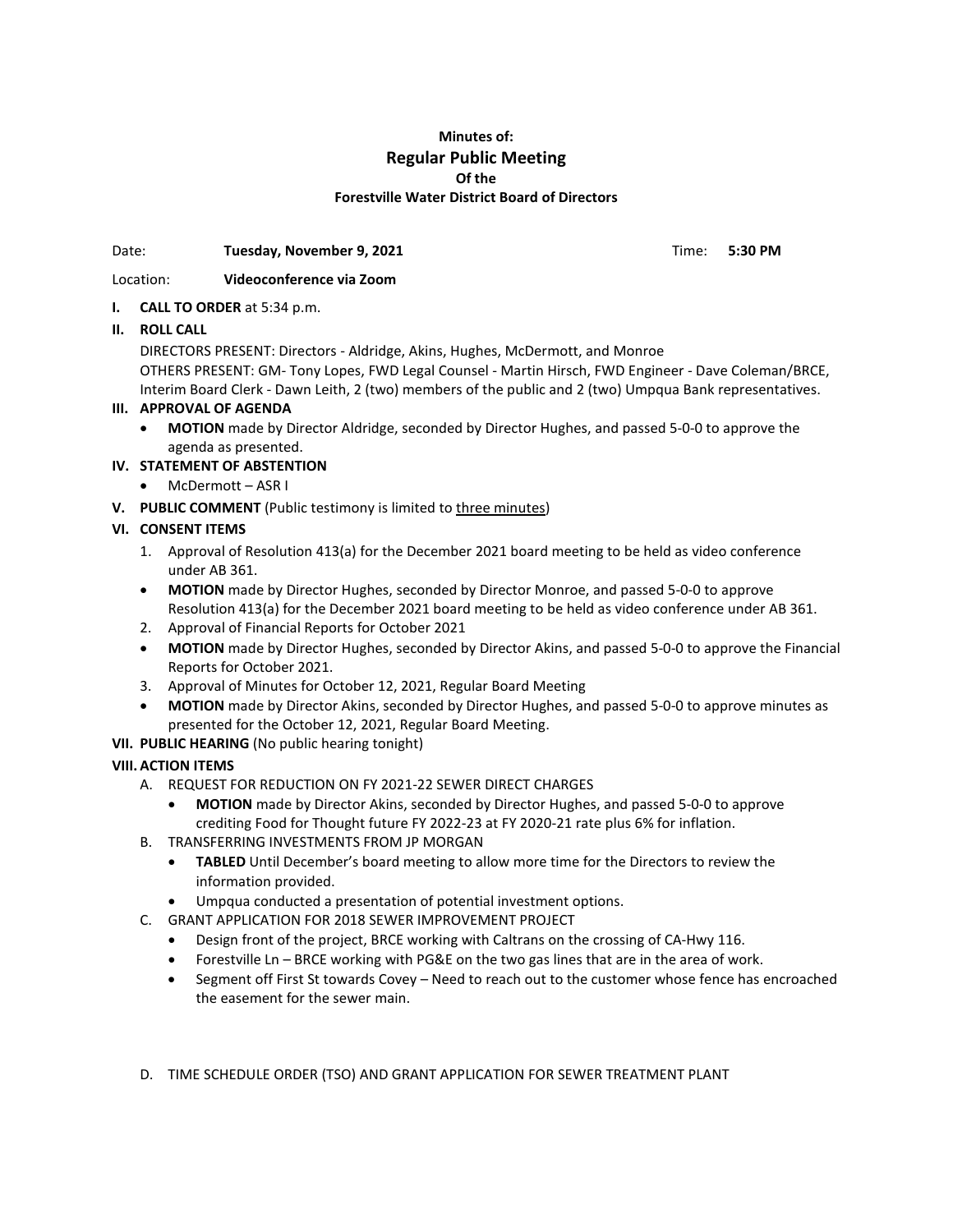#### Page **2** of **3**

- Gabriel/Project Manager needs more information, including budget adjustments based on inflation. Estimated completion date of December 31, 2023, with final disbursement June 2024, if the agreement is fully executed by March 2022.
- E. PRV REPLACEMENT OPTIONS
	- Piazza installed the valve spring to the PRV assembly on November 5, 2021.
	- Piazza will begin work online stop @ Anderson/Covey on November 15, 2021.
- F. SCADA SYSTEM UPGRADES
	- GM Lopes and Cory/ LPO met with David Coleman/BRCE to show him the SCADA pumping trends for the Mirabel Lift Station. It was determined that the next step would be to reinstall the VFD with the relays and conductors to see if it will remedy the problem of wiring.
	- Twin Electrics provided a verbal proposal for approximately \$5,000.00 and will have the formal proposal in a few days to GM Lopes.
- G. DIRECTOR'S TRAINING
	- No new trainings to report.
- H. MIRABEL LIFT STATION ACCESS AND LAND RIGHTS
	- No new updates
- I. GROUNDWATER MONITORING AT THE FORESTVILLE YOUTH PARK (FYP)
	- The potholing is scheduled to begin tentatively next week.
- J. DISTRICT GOAL UPDATES
	- The Board Clerk will be updating the list of goals
- K. NEW WATER RATE STRUCTURE
	- The subcommittee will email some adjustments for BRCE to make on the module.
- L. BOARD DIRECTOR APPOINTMENT
	- The appointment will be on the Board of Supervisors' November 16, 2021's agenda for approval.
- M. WATER CONSERVATION SUB-COMMITTEE
	- Sonoma Water water usage down 20.1% less from last month and 30.1% less from October of 2020. Residual Intrusion & Infiltration is still not being seen because the ground is still too dry & with CA still in a drought, it's important to encourage everyone to continue conservation.
- N. MANDATORY TRAINING RECYCLED WATER CUSTOMERS
	- GM Lopes will conduct the training 100% virtual.
- O. POTABLE WATER SURPLUS TRANSFER TO RECYCLED WATER SERVICE
	- GM Lopes is working on contracts to be ready by December.
- P. NEW SERVICE TRUCK
	- No new updates to report.
- Q. PRELIMINARY BUDGET AD-HOC COMMITTEE
	- FWD Staff meeting November 18, 2021, to review data for November 23, 2021, Sub-committee's meeting.
- R. CORRESPONDENCE
	- There was no correspondence received for the November board meeting.
- S. CLOSED SESSION (under Gov't code #54956.9(b)(1)): LITIGATION
	- **Adjourned** to Closed Session at 6:57 p.m.
	- **Reconvened** to Open Session at 6:59 p.m.
- **Statement**: Legal counsel updated the Board. Item will be taken off the agenda until further notice.

#### **IX. DISTRICT ENGINEER MONTHLY REPORT**

• FWD Engineer provided current updates for "Water" and "Wastewater" projects in order as listed on Agenda.

#### **X. GENERAL MANAGER MONTHLY REPORT**

- GM Lopes provided current updates for "Water" and "Wastewater" operations and projects.
- GM Lopes will be out on Sick Leave starting December 2, 2021. Recovery time is approximately 4-5 weeks, but he plans to work from home & be available by December 9, 2021.
- **XI. GRATON/FWD SUB-COMMITTEE REPORT**